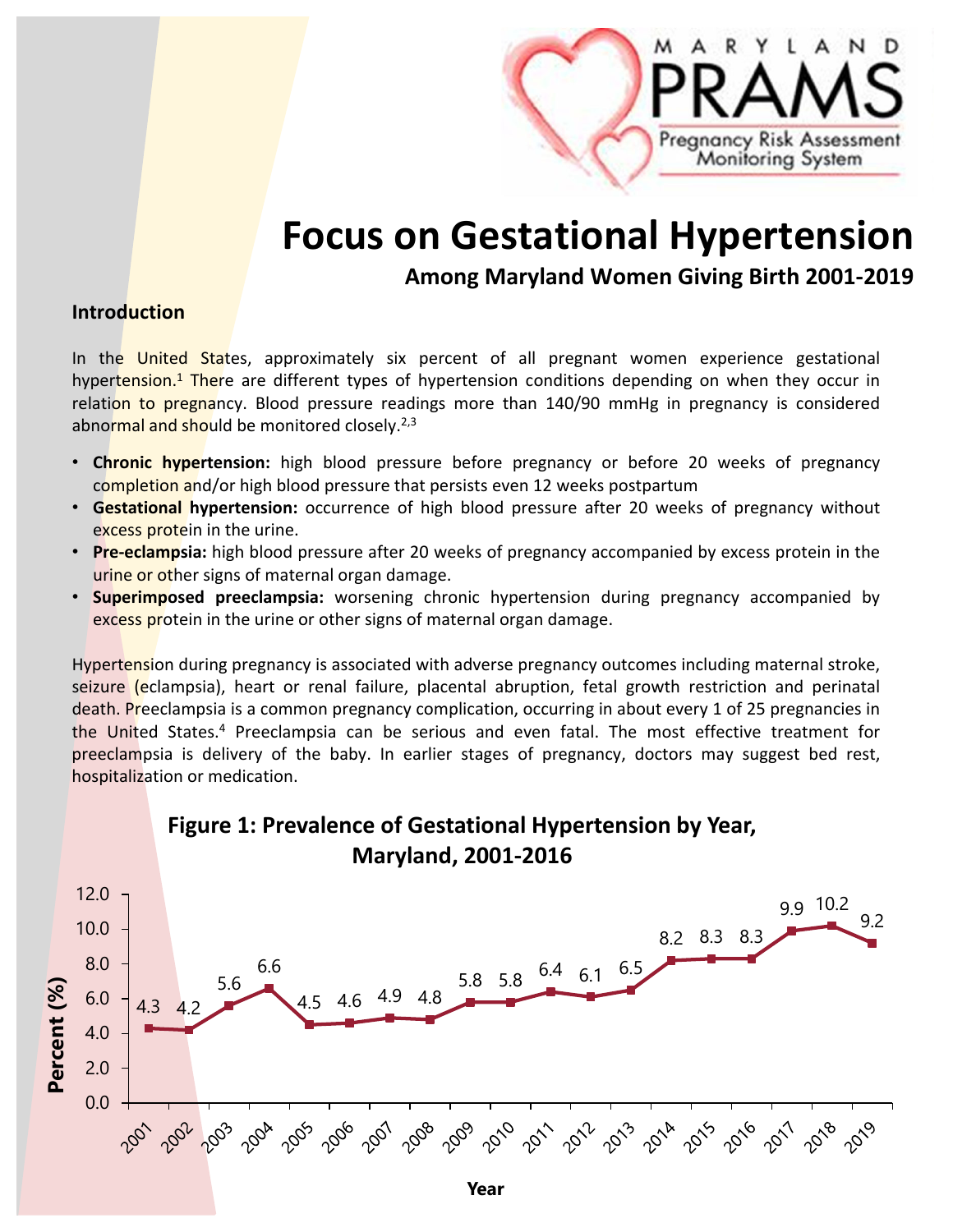In rare cases women, including those who did not have high blood pressure during pregnancy, develop postpartum preeclampsia.4 Although postpartum preeclampsia does not directly impact the infant, the mothers are still at risk for complications of the condition including stroke, pulmonary edema (life‐ threatening condition when excess fluid develops in the lungs), thromboembolism (the blockage of a blood vessel by a blood clot), cardiomyopathy, and other severe illnesses.



# **Figure 2: Weighted Prevalence of Gestational Hypertension by Demographic Characteristics, Maryland, 2001‐2019**

# **Demographics**

Among Maryland mothers who delivered from 2001–2019, 6.5 percent experienced either chronic or pregnancy induced-hypertension. The prevalence of gestational hypertension has increased over the past nineteen years, with the highest prevalence occurring in 2018 (10.2 percent), and the lowest occurring in 2002 (4.2 percent) (Figure 1).

Figure 2 displays the prevalence of gestational hypertension by demographic variables . Indigenous women (Odds Ratio [OR] 2.8, 95% Confidence Interval [CI] 0.8‐9.6) and Black Non‐Hispanic women (OR 1.3, CI 1.1-1.5) had significantly higher odds of being hypertensive during pregnancy compared to White Non-Hispanic women. The results of the analysis also indicate that Asian Non-Hispanic women (OR 0.5, CI 0.4‐ 0.7) experience significantly lower odds of gestational hypertension when compared to the reference group of White Non-Hispanic women.

In general, the prevalence of hypertension increases with age. $6$  In this sample of Maryland women, mothers between 20 and 24 years (OR 0.8, CI 0.6-1.0) had significantly lower odds of gestational hypertension when compared with the reference group of mothers that were between 25‐29 years of age. However, women 35 years of age or older had significantly higher odds (OR 1.6, CI 1.3-1.9) of having gestational hypertension when compared to the reference group.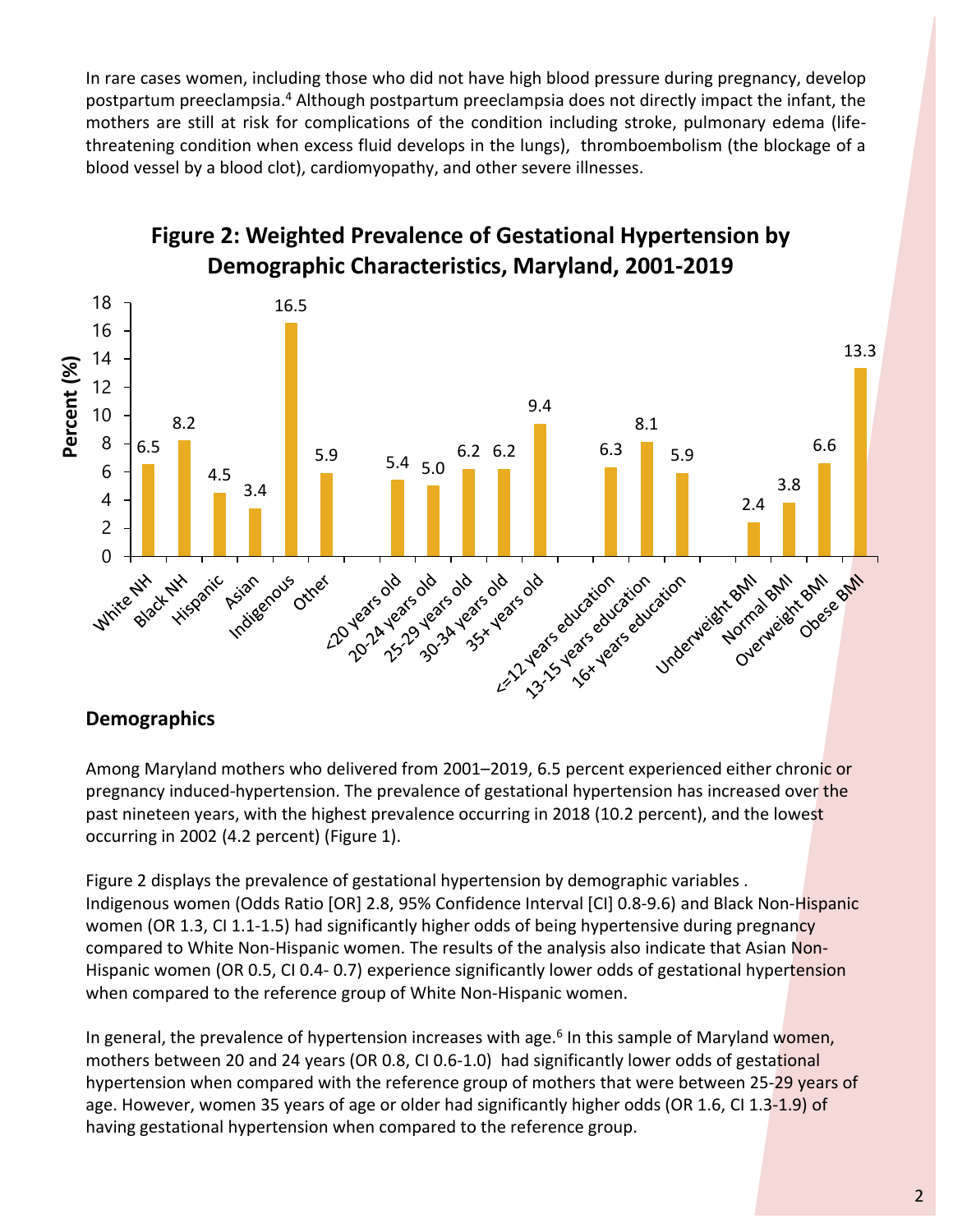There were also significant differences in the likelihood of having gestational hypertension when examined by years of formal education. It was expected that this could be due to the age differences between women with more and less formal education. In the analysis that controlled for age as a potential confounder, Maryland mothers with 13 to 15 years of formal education had significantly higher odds (Adjusted Odds Ratio [AOR] 1.2, CI 1.0-1.4) of gestational hypertension when compared to mothers in the sample with 12 or fewer years of age. However, women with 16 or more years of education had significantly lower odds (AOR 0.8, CI 0.6‐ 0.9) of gestational hypertension.

One of the most common predictors of hypertension is maternal weight. The results from this sample clearly illustrate the association between body mass index (BMI) and gestational hypertension. Mothers who were underweight had significantly lower odds of gestational hypertension (OR 0.6, CI: 0.4‐1.0). Conversely, mothers who were overweight (OR 1.8, CI 1.5‐2.1) or obese (OR 3.9, CI 3.4‐4.5) experienced significantly greater odds of gestational hypertension.

Insurance type, WIC utilization, and having low income were all examined as proxy for socioeconomic status. None of those variables were significantly associated with gestational hypertension.

## **Table 1: Prenatal Protective and Risk Factors for Gestational Hypertension, Maryland, 2001‐2019**

|                                              | <b>Gestational Hypertension</b> |                | <b>Adjusted Odds Ratio</b> |               |
|----------------------------------------------|---------------------------------|----------------|----------------------------|---------------|
|                                              | %                               | (95% CI)       | <b>AOR</b>                 | (95% CI)      |
| <b>Total</b>                                 | 6.5                             | $(6.2 - 6.9)$  |                            |               |
| Multivitamin use 1 month prior to pregnancy  |                                 |                |                            |               |
| No multivitamin use                          | 6.7                             | $(6.2 - 7.3)$  | <b>REF</b>                 |               |
| 1-3 times/week                               | 5.1                             | $(4.0 - 6.2)$  | 0.8                        | $(0.6 - 1.0)$ |
| 4-6 times/week                               | 6.8                             | $(5.3 - 8.3)$  | 1.0                        | $(0.8 - 1.3)$ |
| Every day/week                               | 6.6                             | $(5.9 - 7.2)$  | 1.0                        | $(0.9 - 1.1)$ |
| <b>Prenatal care initiation</b>              |                                 |                |                            |               |
| 1 <sup>st</sup> trimester                    | 6.6                             | $(6.2 - 7.0)$  | <b>REF</b>                 |               |
| 2 <sup>nd</sup> or 3 <sup>rd</sup> trimester | 6.0                             | $(5.1 - 6.9)$  | 0.9                        | $(0.8 - 1.1)$ |
| No prenatal care                             | 7.6                             | $(3.4 - 11.9)$ | 1.2                        | $(0.7 - 2.3)$ |
| <b>Smoked tobacco during pregnancy</b>       | 7.7                             | $(6.1 - 9.2)$  | 1.1                        | $(0.8 - 1.5)$ |
| <b>Consumed alcohol during pregnancy</b>     | 6.2                             | $(4.8 - 7.5)$  | 1.0                        | $(0.8 - 1.2)$ |
| <b>Binged alcohol during pregnancy</b>       | 6.6                             | $(1.2 - 12.1)$ | 1.1                        | $(0.5 - 2.7)$ |
| <b>Worked during pregnancy (2012-2019)</b>   | 8.3                             | $(7.5 - 9.2)$  | 0.8                        | $(0.6 - 1.0)$ |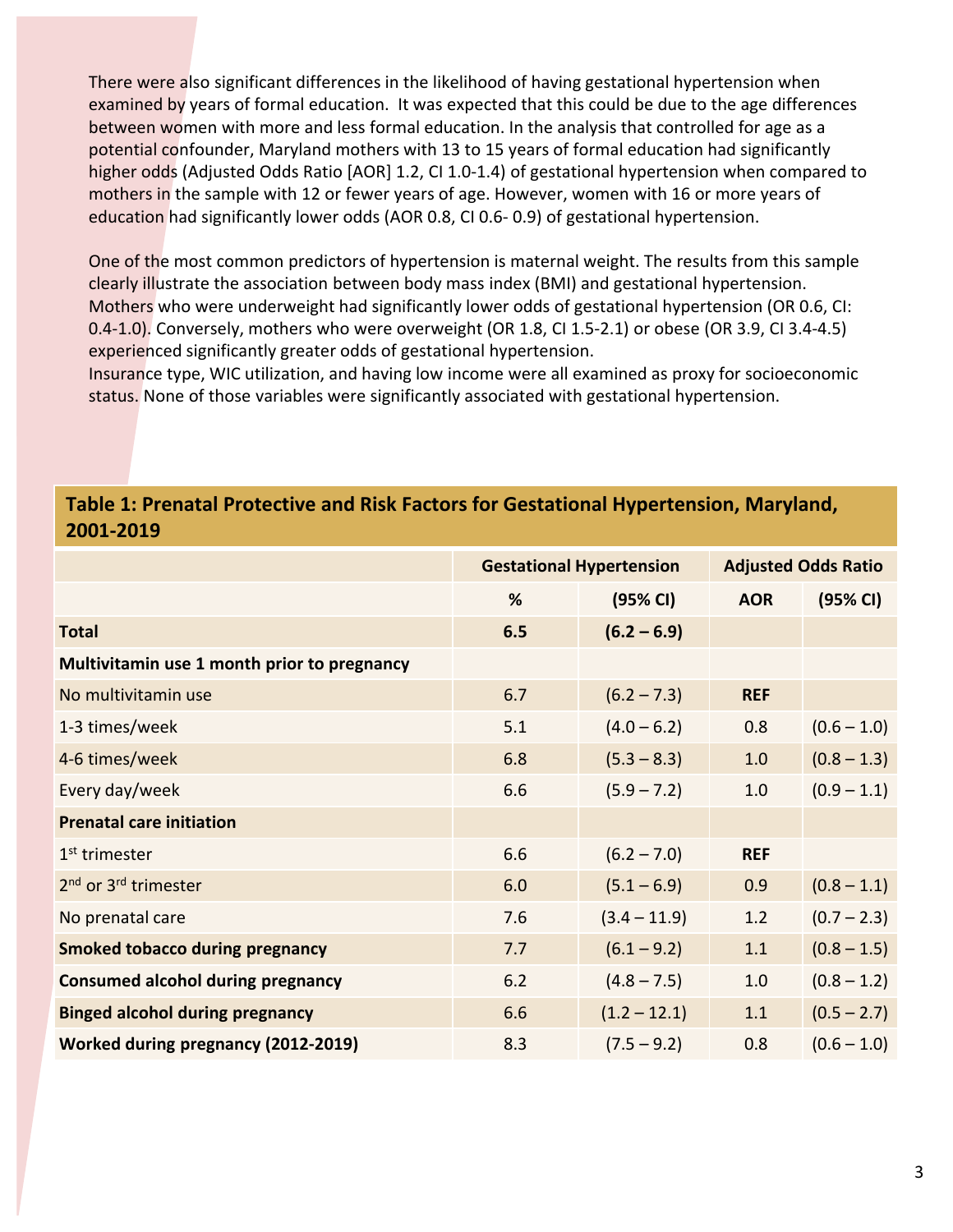### **Prenatal Factors**

Behaviors during pregnancy have potential to either protect against disease or increase risk for disease. The following table illustrates how protective factors (multivitamin consumption and prenatal care) and risk factors (alcohol and tobacco use) impact gestational hypertension. Working during pregnancy was also evaluated, because of the physical and mental stress that it may cause the mother.

When controlling for race, ethnicity, age, education, and BMI, the following risk factors were not significantly associated with gestational hypertension: frequency of multivitamin use, initiation of prenatal care, smoking during pregnancy, drinking during pregnancy, and working during pregnancy.

### **Stress**

Stress is one of the most studied causes of chronic and gestational hypertension. Furthermore, mothers may turn to unhealthy coping mechanisms, such as cigarette use or alcohol use, in efforts to manage stress.

| Table 2: Stress Factors and Gestational Hypertension, Maryland, 2001-2015 |                                 |               |                            |               |  |
|---------------------------------------------------------------------------|---------------------------------|---------------|----------------------------|---------------|--|
|                                                                           | <b>Gestational Hypertension</b> |               | <b>Adjusted Odds Ratio</b> |               |  |
|                                                                           | %                               | (95% CI)      | <b>AOR</b>                 | (95% CI)      |  |
| <b>Total</b>                                                              | 6.5                             | $(6.2 - 6.9)$ |                            |               |  |
| <b>Number of Stress Factors</b>                                           |                                 |               |                            |               |  |
| No stressors                                                              | 4.8                             | $(4.1 - 5.4)$ | <b>REF</b>                 |               |  |
| 1-2 stressors                                                             | 5.9                             | $(5.3 - 6.6)$ | 1.2                        | $(1.0 - 1.5)$ |  |
| 3+ stressors                                                              | 6.6                             | $(5.8 - 7.4)$ | 1.3                        | $(1.0 - 1.6)$ |  |
| <b>Stress Inducing Factors</b>                                            |                                 |               |                            |               |  |
| Family member ill*                                                        | 7.2                             | $(6.3 - 8.1)$ | 1.2                        | $(1.0 - 1.5)$ |  |
| <b>Divorce</b>                                                            | 5.8                             | $(4.3 - 7.2)$ | 0.9                        | $(0.7 - 1.2)$ |  |
| Moved                                                                     | 6.0                             | $(5.3 - 6.7)$ | 1.2                        | $(1.0 - 1.4)$ |  |
| <b>Homeless</b>                                                           | 5.7                             | $(3.4 - 8.0)$ | 1.1                        | $(0.7 - 1.7)$ |  |
| Husband/partner lost job                                                  | 5.5                             | $(4.4 - 6.7)$ | 0.9                        | $(0.7 - 1.2)$ |  |
| Mom lost job                                                              | 6.0                             | $(4.7 - 7.2)$ | 1.0                        | $(0.8 - 1.2)$ |  |
| Argued with husband/partner more than usual                               | 6.7                             | $(5.8 - 7.6)$ | 1.2                        | $(1.0 - 1.4)$ |  |
| Husband/partner did not want me to be pregnant                            | 6.3                             | $(4.8 - 7.7)$ | 1.0                        | $(0.8 - 1.3)$ |  |
| Difficulty paying rent, mortgage, or other bills                          | 6.5                             | $(5.6 - 7.4)$ | 1.0                        | $(0.8 - 1.2)$ |  |
| Husband/partner or I went to jail                                         | 7.1                             | $(4.4 - 9.7)$ | 1.1                        | $(0.7 - 1.8)$ |  |
| Someone very close to me used drugs*                                      | 7.3                             | $(5.9 - 8.8)$ | 1.2                        | $(1.0 - 1.6)$ |  |
| Someone very close to me died                                             | 6.4                             | $(5.4 - 7.5)$ | 1.0                        | $(0.9 - 1.3)$ |  |
| *Statistical significance between groups.                                 |                                 |               |                            |               |  |

4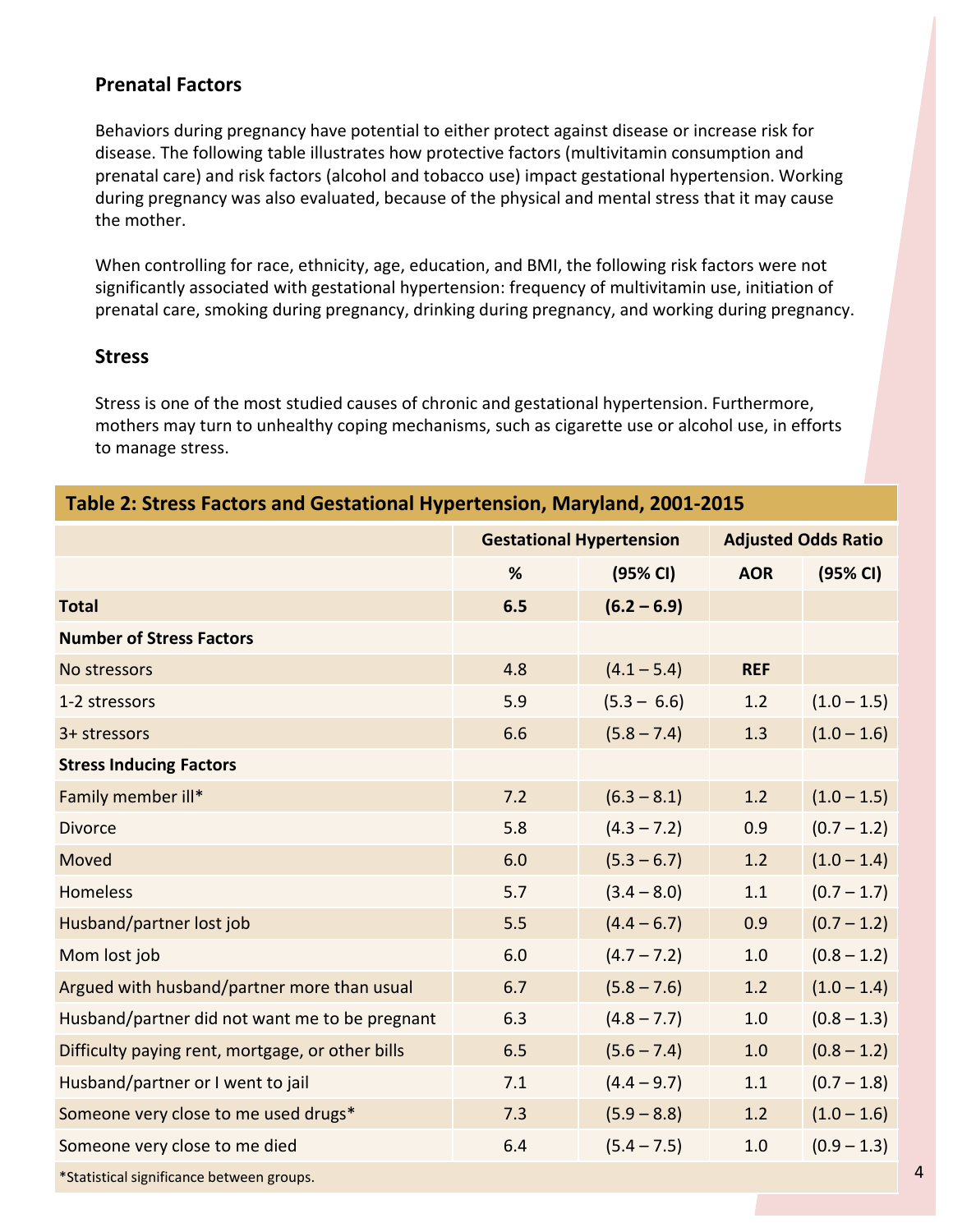Respondents were asked to indicate all the stressors that they experienced in the 12 months before completing the questionnaire. The following table displays how the number of stress factors and each of the individual stress factors is associated with gestational hypertension. The prevalence describes the percent of the population with gestational hypertension that experienced each type of stress. The adjusted odds ratio (AOR) displays the odds of gestational hypertension and the given stress factor compared to those who experienced gestational hypertension without the given stress factor. This analysis controls for race/ethnicity, age, education, and body mass index to minimize the chance of confounding.

Stress caused by a family member being very ill and hospitalized within 12 months before delivery was the only statistically significant stress factor. Mothers who reported stress from a family member being very ill and hospitalized were 1.2 times more likely to have gestational hypertension compared to mothers who did not report stress factors.

### **Infant Outcomes**

Table 3 details infant birth outcomes among mothers with gestational hypertension. The binary infant outcomes display the prevalence of gestational hypertension among Maryland women and the associated infant outcome. The adjusted odds ratio displays the odds of having gestational hypertension and giving birth to an infant with the indicated outcome compared to having gestational hypertension and giving birth to an infant without the indicated outcome.

There were statistically significant differences in the odds of mothers with gestational hypertension giving birth to infants with the indicated outcomes compared to giving birth to infants without the indicated outcomes. Mothers with gestational hypertension had 3.5 times the odds of giving birth to infants that were low birth weight compared to giving birth to infants with a normal birth weight. Mothers with gestational hypertension also had 2.4 times the odds of giving birth to infants that stayed in the neonatal intensive care unit (NICU) compared to delivering an infant who did not stay in the NICU.

Mothers who had gestational hypertension were less likely (AOR:0.6, CI 0.4‐1.0) to deliver an infant with a greater gestational age (late term, 41 weeks old) compared to delivering an infant in the normal gestational age range. While mothers who had gestational hypertension were more likely to deliver infants that were extremely preterm (AOR:2.5, CI 2.0‐3.1), very preterm (AOR: 5.2, CI 4.3‐6.2), late preterm (AOR:4.9, CI 4.2‐5.7) and early term (AOR:2.6, CI 2.2‐3.0) compared to delivering an infant of normal gestational age.

In the sample of respondents, Maryland mothers who had gestational hypertension were significantly less likely to deliver an infant with a higher birth weight than an infant with a normal birth weight (AOR:0.6, CI 0.4‐0.8). Mothers who had gestational hypertension were more likely to deliver infants that were extremely low birth weight (AOR:2.5, CI 2.1‐3.0), very low birth weight (AOR: 5.1, CI 4.3‐6.0), and moderately low birth weight (AOR:3.3 CI 3.0‐3.6) compared to delivering an infant of with a normal birth weight. Maryland mothers with gestational hypertension had significantly higher odds of delivering an infant with a longer hospital stay after birth. Mothers with gestational hypertension had 3.8 times (CI 3.2‐4.5) the odds of delivering an infant with a hospital stay of six days or longer, and significantly higher odds of their infant still being in the hospital at the time that they responded to the survey (AOR: 2.9, CI 2.1‐4.1) compared to the reference group of infants with a hospital stay of one to two days.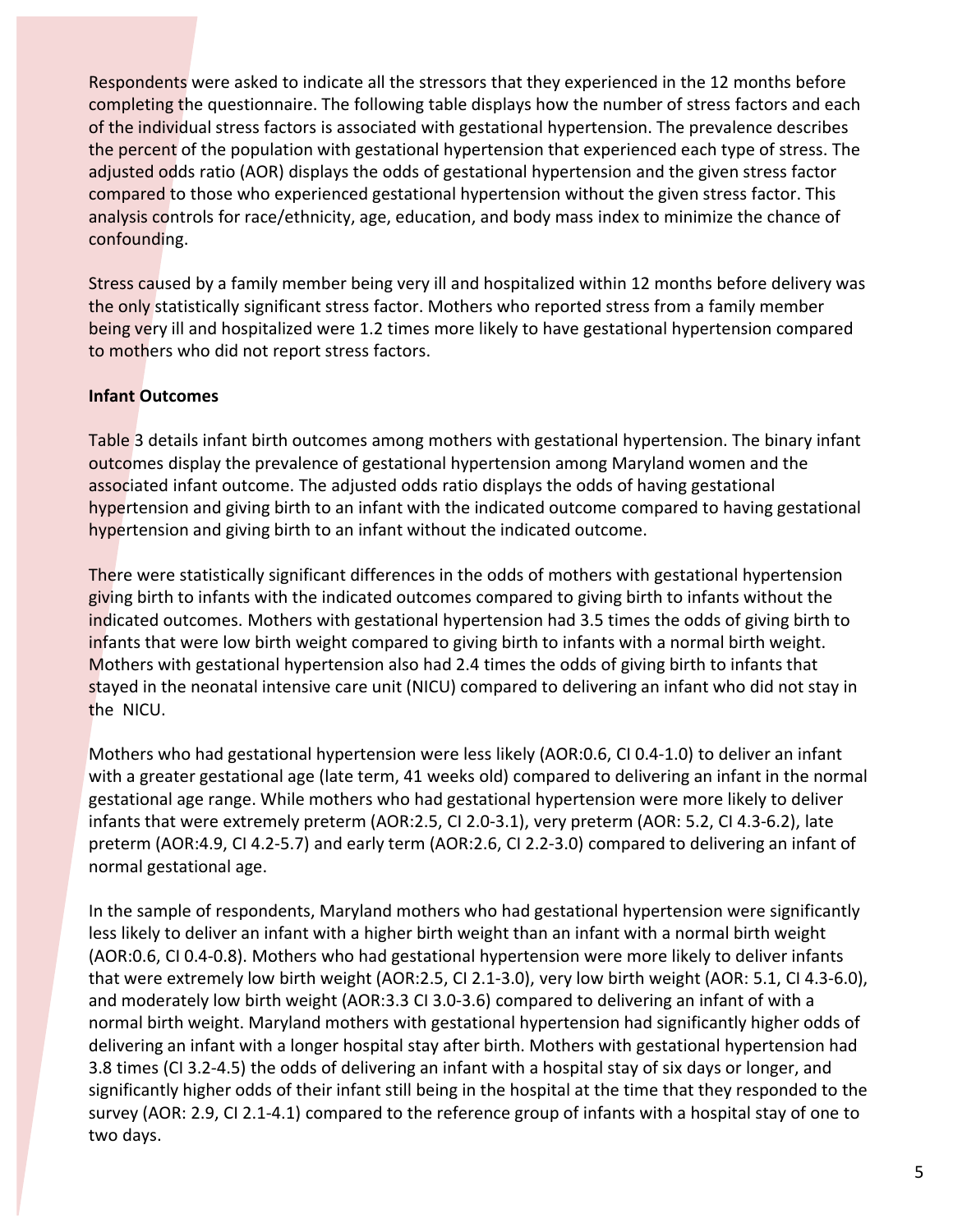# **Table 3: Infant Birth Outcomes Among Mothers With Gestational Hypertension, Maryland, 2001‐2019**

|                                           | <b>Gestational Hypertension</b> |               | <b>Adjusted Odds Ratio</b> |             |
|-------------------------------------------|---------------------------------|---------------|----------------------------|-------------|
|                                           | %                               | (95% CI)      | <b>AOR</b>                 | (95% CI)    |
| <b>Total</b>                              | 6.5                             | $(6.2 - 6.9)$ |                            |             |
| <b>Binary Infant Outcomes</b>             |                                 |               |                            |             |
| Preterm Birth*                            | 17.0                            | 15.7-18.3     | 3.4                        | $3.0 - 3.8$ |
| Low Birth Weight*                         | 17.3                            | 16.6-17.9     | 3.5                        | $3.2 - 3.9$ |
| Infant admitted to NICU* (2001-2015)      | 11.9                            | $10.7 - 13.1$ | 2.4                        | $2.1 - 2.8$ |
| Small for gestational age *               | 12.4                            | $10.7 - 14.1$ | 2.3                        | $2.0 - 2.8$ |
| <b>Birth Defects</b>                      | 7.1                             | $3.4 - 10.9$  | 1.1                        | $0.7 - 1.9$ |
| <b>Gestational Age</b>                    |                                 |               |                            |             |
| Extremely preterm (<28 weeks)*            | 10.7                            | $9.0 - 12.5$  | 2.5                        | $2.0 - 3.1$ |
| Very preterm (28-31 weeks)*               | 18.7                            | 16.6-20.7     | 5.2                        | $4.3 - 6.2$ |
| Late preterm (32-36 weeks)*               | 17.4                            | 15.8-19.0     | 4.9                        | $4.2 - 5.7$ |
| Early term (37-38 weeks)*                 | 9.7                             | $8.8 - 10.7$  | 2.6                        | $2.2 - 3.0$ |
| Full term (39-40 weeks)                   | 4.0                             | $3.6 - 4.4$   | <b>REF</b>                 |             |
| Late term (41 weeks)*                     | 2.5                             | $1.6 - 3.5$   | 0.6                        | $0.4 - 1.0$ |
| <b>Birth Weight</b>                       |                                 |               |                            |             |
| Extremely low (<1000 grams)*              | 15.2                            | 13.2-17.2     | 2.5                        | $2.1 - 3.0$ |
| Very low (1000-1499 grams)*               | 24.6                            | $22.2 - 27.1$ | 5.1                        | $4.3 - 6.0$ |
| Moderately low (1500-2499 grams)*         | 16.7                            | 15.9-17.4     | 3.3                        | $3.0 - 3.6$ |
| Normal (2500-3999 grams)                  | 5.8                             | $5.3 - 6.2$   | <b>REF</b>                 |             |
| High $(4000+$ grams)*                     | 4.2                             | $3.0 - 5.4$   | 0.6                        | $0.4 - 0.8$ |
| <b>Days Spent in Hospital After Birth</b> |                                 |               |                            |             |
| $<$ 1 day                                 | 4.2                             | $1.8 - 6.6$   | 0.9                        | $0.5 - 1.8$ |
| $1-2$ days                                | 4.3                             | $3.9 - 4.8$   | <b>REF</b>                 |             |
| $3-5$ days                                | 8.1                             | $7.3 - 8.8$   | 1.7                        | $1.5 - 2.0$ |
| $6+$ days $*$                             | 16.2                            | 14.7-17.7     | 3.8                        | $3.2 - 4.5$ |
| Currently remains in hospital*            | 14.3                            | $10.7 - 6.1$  | 2.9                        | $2.1 - 4.1$ |
| *Statistical significance between groups. |                                 |               |                            |             |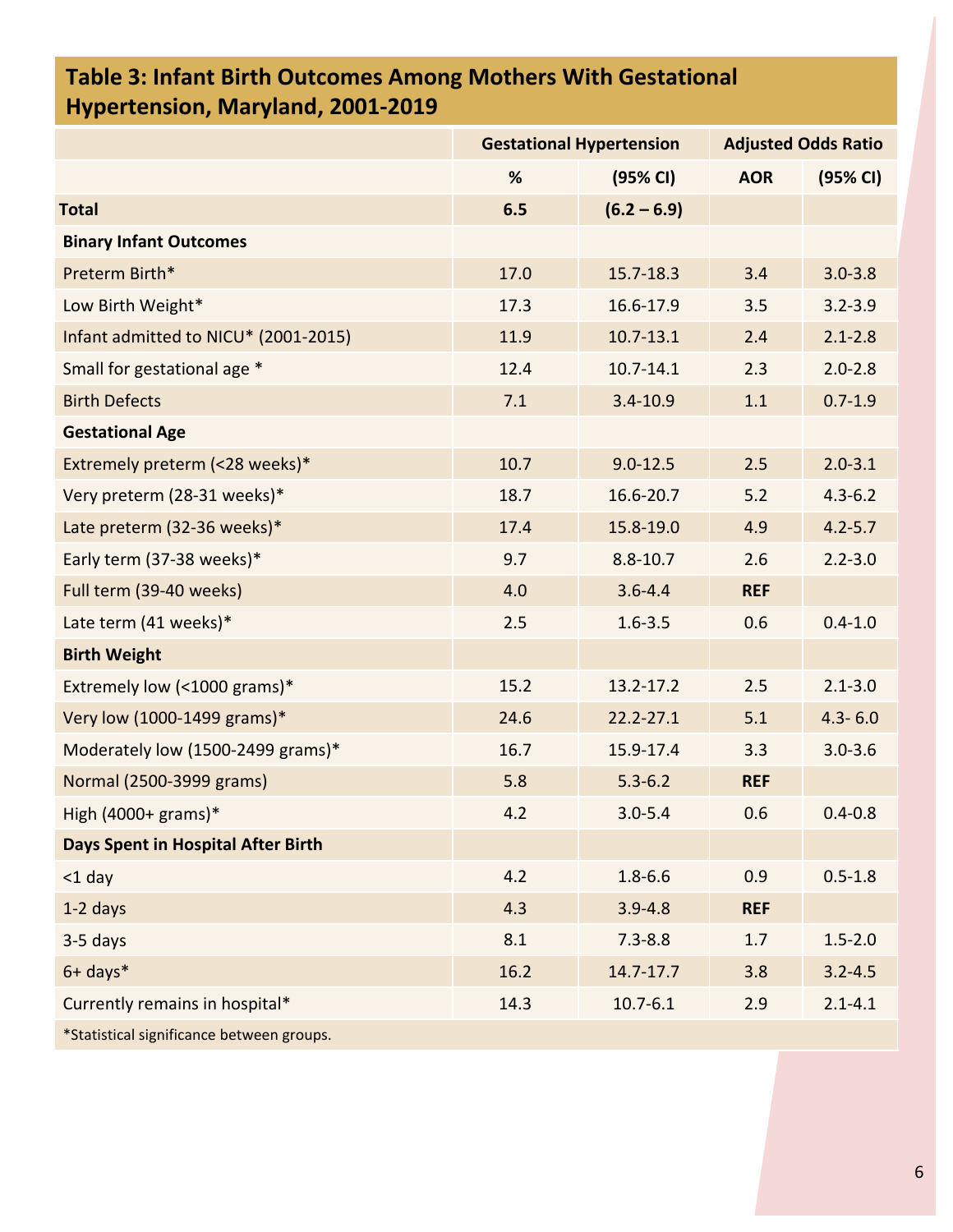### **Conclusions**

The prevalence of gestational hypertension among Maryland mothers between 2001‐2019 of 6.5 percent aligns with the national prevalence at approximately six percent. In this sample, Indigenous women were three times more likely to experience gestational hypertension compared to their white non-Hispanic counterparts. Black Non-Hispanic women were also more likely to experience gestational hypertension compared to their white non-Hispanic counterparts. Gestational hypertension and preeclampsia are more likely to occur in people over the age of 40 and those who are above the normal body mass index range.<sup>4</sup> In this sample of Maryland mothers who gave birth between 2001 and 2019, mothers who were obese experienced over three times the prevalence rate of gestational hypertension than those who were in the normal weight range.

Maryland mothers with gestational hypertension were more likely to deliver an infant that would be born preterm, have low birth weight, stay in the NICU or be small for gestational age compared to delivering infants without those outcomes. Maryland mothers with gestational hypertension had nearly five times the odds of delivering a late preterm infant compared to an infant of normal gestational age. They also had over five times the odds of delivering an infant with a very low birth weight compared to an infant with a normal birth weight.



### **PRAMS Methodology**

Data included in this report were collected through the Pregnancy Risk Assessment Monitoring System (PRAMS), a surveillance system established by the Centers for Disease Control and Prevention (CDC) to obtain information about maternal behaviors and experiences that may be associated with adverse pregnancy outcomes.

Each month, a sample of approximately 200 Maryland women who have recently delivered live born infants are surveyed by mail or by telephone, and responses are weighted to make the results representative of all Maryland births. This report is based on the responses of 26,253 Maryland mothers who delivered live infants between January 1, 2001 and December 31, 2019 and were surveyed two to nine months after delivery.

Data regarding gestational hypertension was primarily analyzed using birth certificate data, which is linked to survey responses. Birth certificate data was used to determine if a respondent had hypertension as opposed to survey responses because medical documentation decreases the likelihood of recall bias impacting the analysis. Birth certificate data was also consistently collected across all nineteen years unlike the PRAMS survey questions which changed sightly between phases.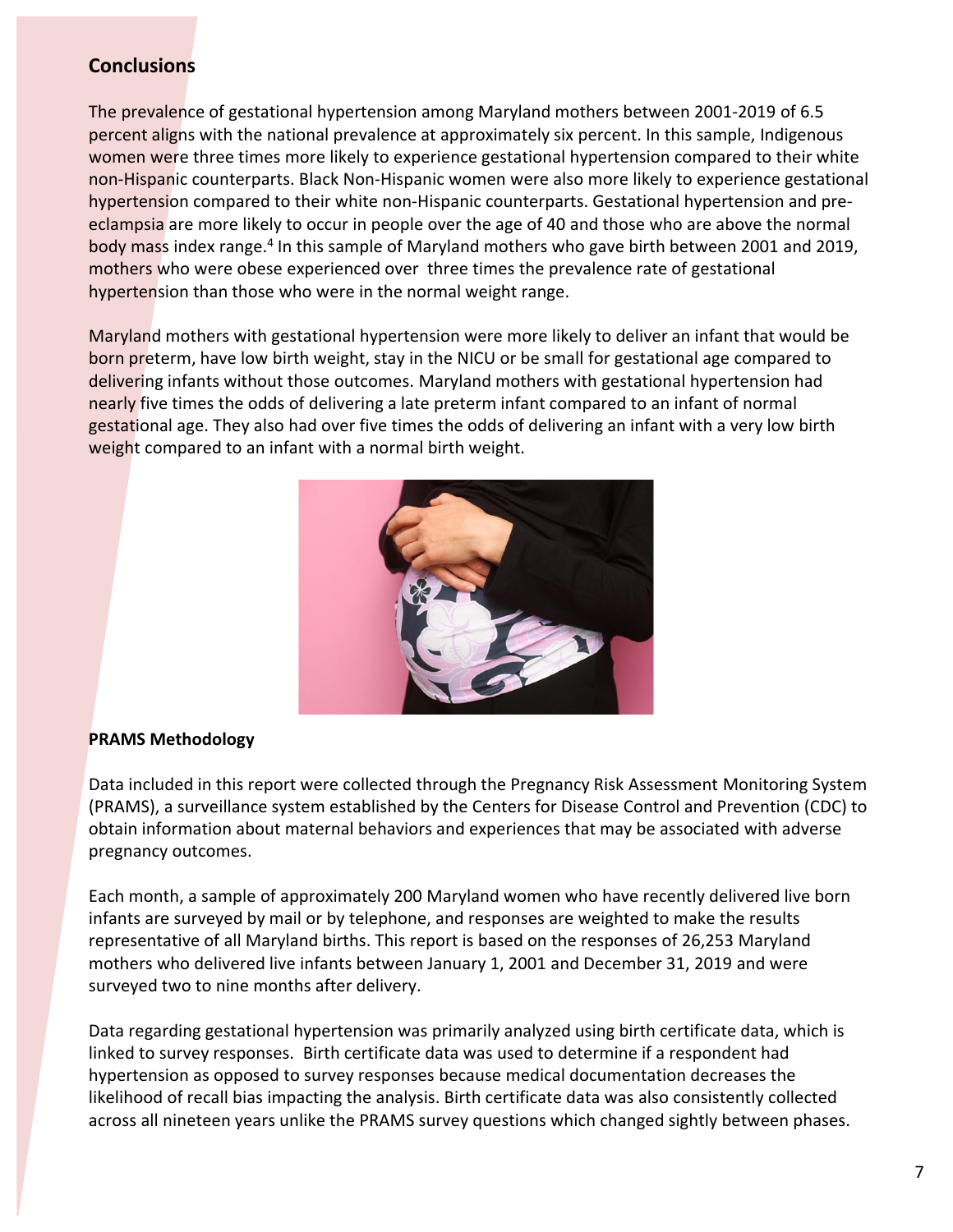# **Limitations**

Although estimates for the associations between obesity and the outcomes are adjusted for demographics, it is possible that characteristics not collected by the survey may explain some of the associations seen in this report.

# **References**

- 1. The Children's Hospital of Philadelphia. (2014, August 24). Gestational hypertension. Children's Hospital of Philadelphia. https://www.chop.edu/conditions‐diseases/gestational‐hypertension.
- 2. Mayo Foundation for Medical Education and Research. (2020, October 7). High blood pressure and pregnancy: Know the facts. Mayo Clinic. https://www.mayoclinic.org/healthylifestyle/pregnancy‐week‐by‐week/in‐depth/pregnancy/art‐20046098.
- 3. Of note, in 2017, the definition of high blood pressure in nonpregnant adults was revised by the American College of Cardiology and the American Heart Association. Stage 1 Hypertension includes a systolic 130‐139 mm Hg or diastolic 80 to 89 mm Hg. Stage 2 is a systolic blood pressure of at least 140 mm Hg or diastolic at least 90 mm Hg. For further information please visit the Clinical Practice Guidelines here: https://www.jacc.org/doi/abs/10.1016/j.jacc.2017.11.006
- 4. Centers for Disease Control and Prevention. (2021, May 6). High blood pressure during pregnancy. Centers for Disease Control and Prevention. https://www.cdc.gov/bloodpressure/pregnancy.
- 5. Mayo Foundation for Medical Education and Research. (2018, May 3). Postpartum preeclampsia. Mayo Clinic. https://www.mayoclinic.org/diseases‐conditions/postpartum‐ preeclampsia/symptoms‐causes/syc‐20376646.
- 6. Centers for Disease Control and Prevention. (2020, April 24). Products ‐ DATA Briefs ‐ number 364 ‐ April 2020. Centers for Disease Control and Prevention. https://www.cdc.gov/nchs/products/databriefs/db364.htm.